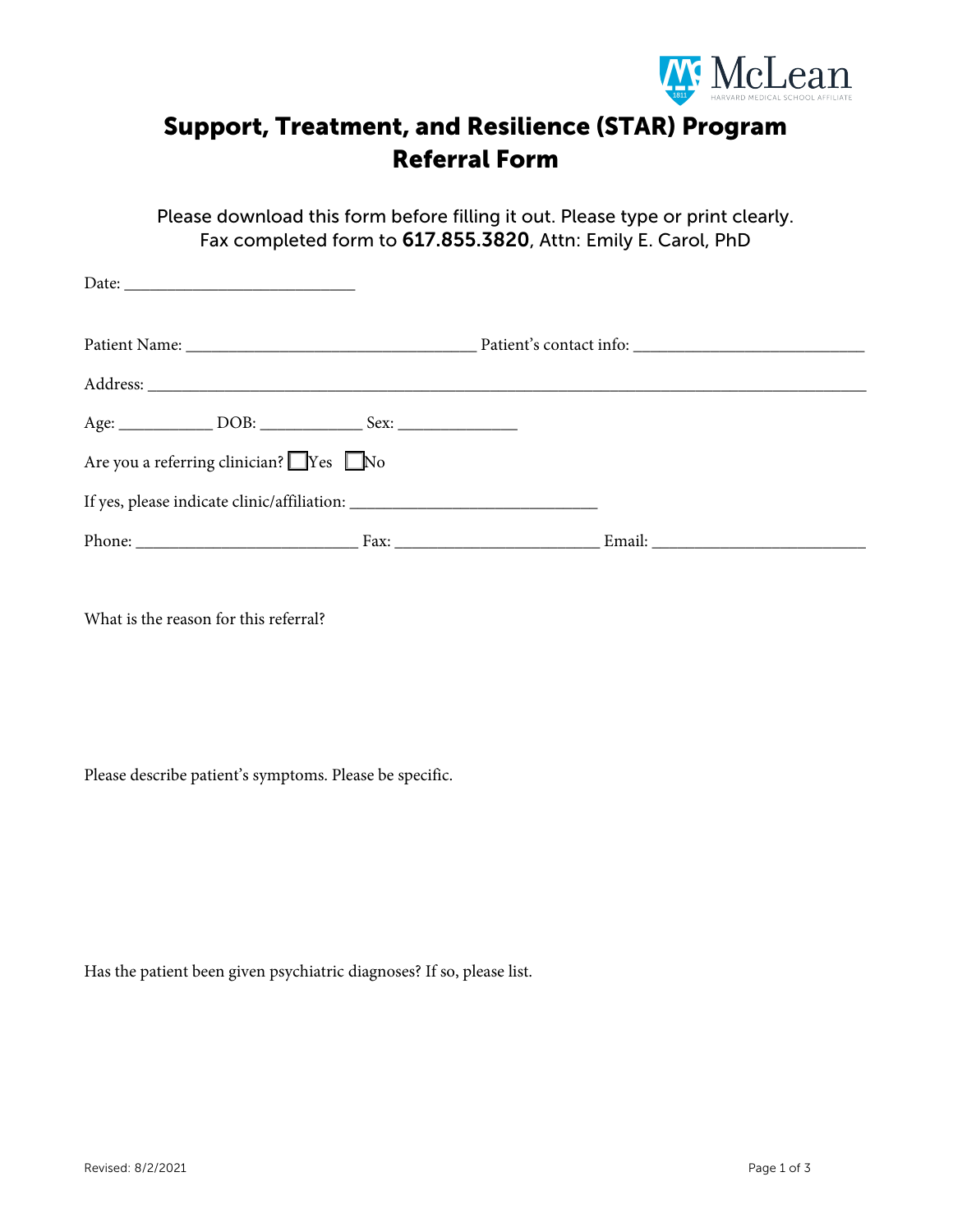What kind of care has the patient received since the onset of illness?

Has the patient been psychiatrically hospitalized? If so, when, where, for what reason, and how long?

Is there any history of or current substance abuse (e.g., alcohol, marijuana, hallucinogens, stimulants, etc.)?

Has the patient ever experienced suicidal ideation or attempted suicide?

Has the patient ever been violent or aggressive?

Does the patient have any history of trauma? (e.g., physical, sexual, emotional abuse?)